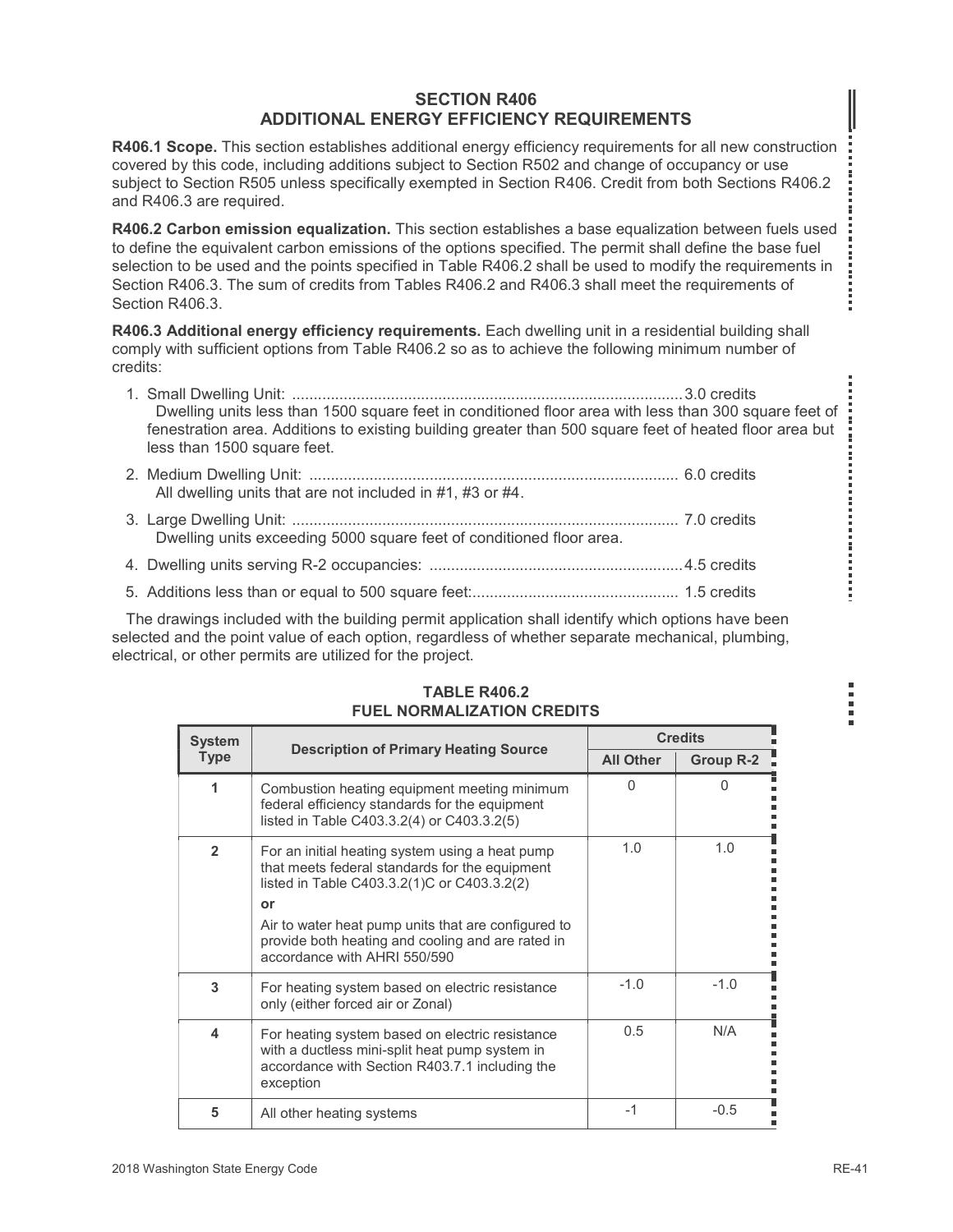#### TABLE 406.3

|               | <b>TABLE 406.3</b><br><b>ENERGY CREDITS</b>                                                                                                                                                                                                                                                                                                                                                                                                                                                   |                  | <b>CREDIT(S)</b> |
|---------------|-----------------------------------------------------------------------------------------------------------------------------------------------------------------------------------------------------------------------------------------------------------------------------------------------------------------------------------------------------------------------------------------------------------------------------------------------------------------------------------------------|------------------|------------------|
| <b>OPTION</b> | <b>DESCRIPTION</b>                                                                                                                                                                                                                                                                                                                                                                                                                                                                            | <b>All Other</b> | Group R-2        |
|               | 1. EFFICIENT BUILDING ENVELOPE OPTIONS<br>Only one option from Items 1.1 through 1.7 may be selected in this category.<br>Compliance with the conductive UA targets is demonstrated using Section R402.1.4, Total UA alternative, where<br>[1-(Proposed UA/Target UA)] > the required %UA reduction                                                                                                                                                                                           |                  |                  |
| 1.1           | Prescriptive compliance is based on Table R402.1.1 with the following<br>modifications:                                                                                                                                                                                                                                                                                                                                                                                                       | 0.5              | 0.5              |
| 1.2           | Vertical fenestration $U = 0.24$ .<br>Prescriptive compliance is based on Table R402.1.1 with the following<br>modifications:<br>Vertical fenestration $U = 0.20$ .                                                                                                                                                                                                                                                                                                                           | 1.0              | 1.0              |
| 1.3           | Prescriptive compliance is based on Table R402.1.1 with the following<br>modifications:<br>Vertical fenestration $U = 0.28$<br>Floor R-38<br>Slab on grade R-10 perimeter and under entire slab<br>Below grade slab R-10 perimeter and under entire slab<br>or<br>Compliance based on Section R402.1.4: Reduce the Total conductive UA<br>by 5%.                                                                                                                                              | 0.5              | N/A              |
| 1.4           | Prescriptive compliance is based on Table R402.1.1 with the following<br>modifications:<br>Vertical fenestration $U = 0.25$<br>Wall R-21 plus R-4 ci<br>Floor R-38<br>Basement wall R-21 int plus R-5 ci<br>Slab on grade R-10 perimeter and under entire slab<br>Below grade slab R-10 perimeter and under entire slab<br>or<br>Compliance based on Section R402.1.4: Reduce the Total conductive UA<br>by 15%.                                                                              | $1.0$            | 1.0              |
| 1.5           | Prescriptive compliance is based on Table R402.1.1 with the following<br>modifications:<br>Vertical fenestration $U = 0.22$<br>Ceiling and single-rafter or joist-vaulted R-49 advanced<br>Wood frame wall R-21 int plus R-12 ci<br>Floor R-38<br>Basement wall R-21 int plus R-12 ci<br>Slab on grade R-10 perimeter and under entire slab<br>Below grade slab R-10 perimeter and under entire slab<br>or<br>Compliance based on Section R402.1.4: Reduce the Total conductive UA<br>by 30%. | 2.0              | 1.5              |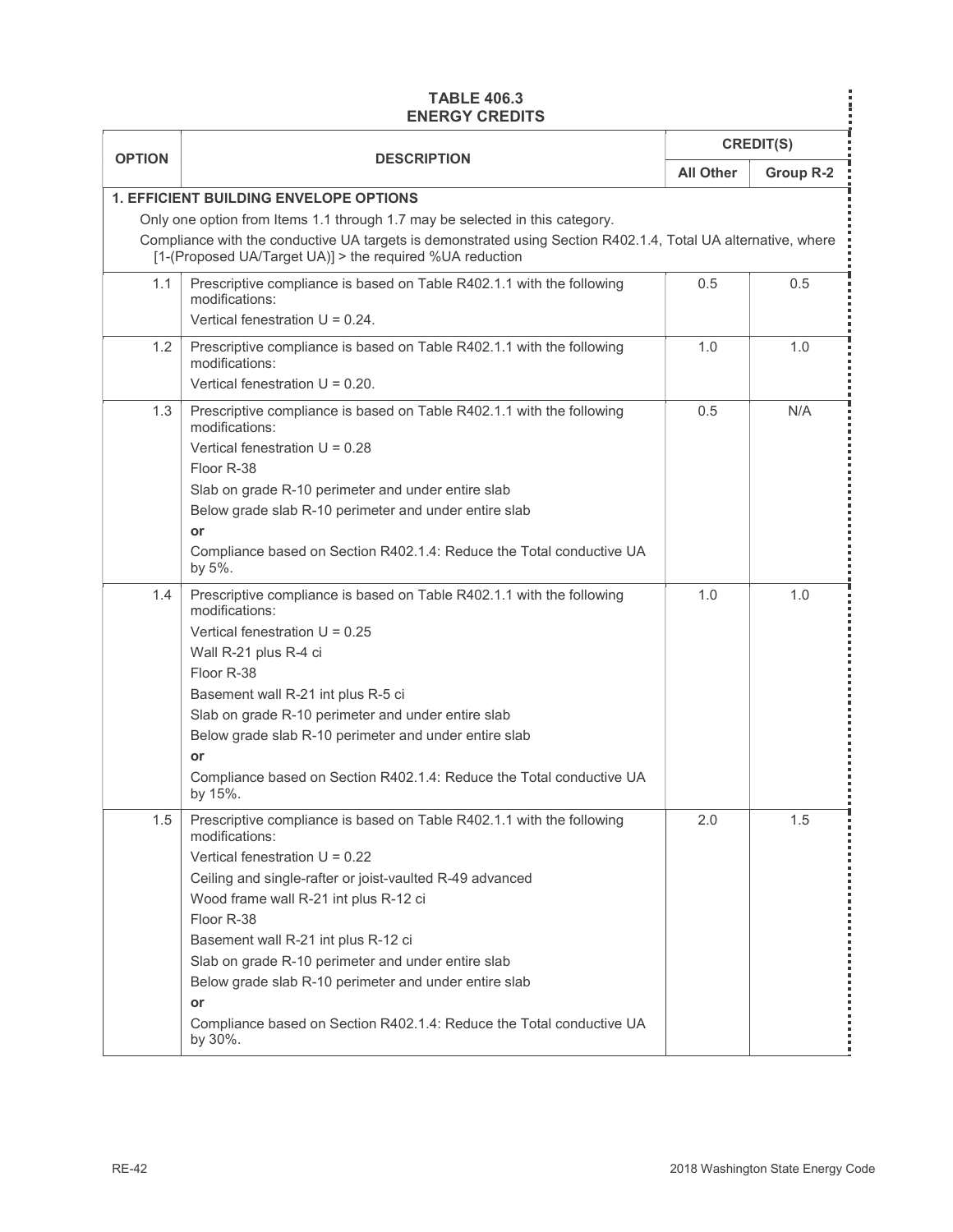| <b>TABLE 406.3 (continued)</b><br><b>ENERGY CREDITS</b><br><b>CREDIT(S)</b><br><b>OPTION</b><br><b>DESCRIPTION</b><br>Group R-2<br><b>All Other</b><br>Prescriptive compliance is based on Table R402.1.1 with the following<br>1.6<br>3.0<br>2.0<br>modifications:<br>Vertical fenestration $U = 0.18$<br>Ceiling and single-rafter or joist-vaulted R-60 advanced<br>Wood frame wall R-21 int plus R-16 ci<br>Floor R-48<br>Basement wall R-21 int plus R-16 ci                                                                                                                                                                                                                                                                                                                                                                                                                                                                                                                                                                                       |
|---------------------------------------------------------------------------------------------------------------------------------------------------------------------------------------------------------------------------------------------------------------------------------------------------------------------------------------------------------------------------------------------------------------------------------------------------------------------------------------------------------------------------------------------------------------------------------------------------------------------------------------------------------------------------------------------------------------------------------------------------------------------------------------------------------------------------------------------------------------------------------------------------------------------------------------------------------------------------------------------------------------------------------------------------------|
|                                                                                                                                                                                                                                                                                                                                                                                                                                                                                                                                                                                                                                                                                                                                                                                                                                                                                                                                                                                                                                                         |
|                                                                                                                                                                                                                                                                                                                                                                                                                                                                                                                                                                                                                                                                                                                                                                                                                                                                                                                                                                                                                                                         |
| Slab on grade R-20 perimeter and under entire slab<br>Below grade slab R-20 perimeter and under entire slab<br>or<br>Compliance based on Section R402.1.4: Reduce the Total conductive UA<br>by 40%.                                                                                                                                                                                                                                                                                                                                                                                                                                                                                                                                                                                                                                                                                                                                                                                                                                                    |
| Advanced framing and raised heel trusses or rafters<br>0.5<br>0.5<br>1.7<br>Vertical Glazing U-0.28<br>R-49 Advanced (U-0.020) as listed in Section A102.2.1, Ceilings below a<br>vented attic<br>and<br>R-49 vaulted ceilings with full height of uncompressed insulation extending<br>over the wall top plate at the eaves.<br>2. AIR LEAKAGE CONTROL AND EFFICIENT VENTILATION OPTIONS<br>Only one option from Items 2.1 through 2.4 may be selected in this category.                                                                                                                                                                                                                                                                                                                                                                                                                                                                                                                                                                               |
| 2.1<br>0.5<br>$1.0$<br>Compliance based on R402.4.1.2:<br>Reduce the tested air leakage to 3.0 air changes per hour maximum at 50<br>Pascals<br>or<br>For R-2 Occupancies, optional compliance based on Section R402.4.1.2:<br>Reduce the tested air leakage to 0.3 cfm/ft <sup>2</sup> maximum at 50 Pascals<br>and<br>All whole house ventilation requirements as determined by Section<br>M1507.3 of the International Residential Code or Section 403.8 of the<br>International Mechanical Code shall be met with a high efficiency fan(s)<br>(maximum 0.35 watts/cfm), not interlocked with the furnace fan (if present).<br>Ventilation systems using a furnace including an ECM motor are allowed,<br>provided that they are controlled to operate at low speed in ventilation only<br>mode.<br>To qualify to claim this credit, the building permit drawings shall specify the<br>option being selected, the maximum tested building air leakage, and shall<br>show the qualifying ventilation system and its control sequence of<br>operation. |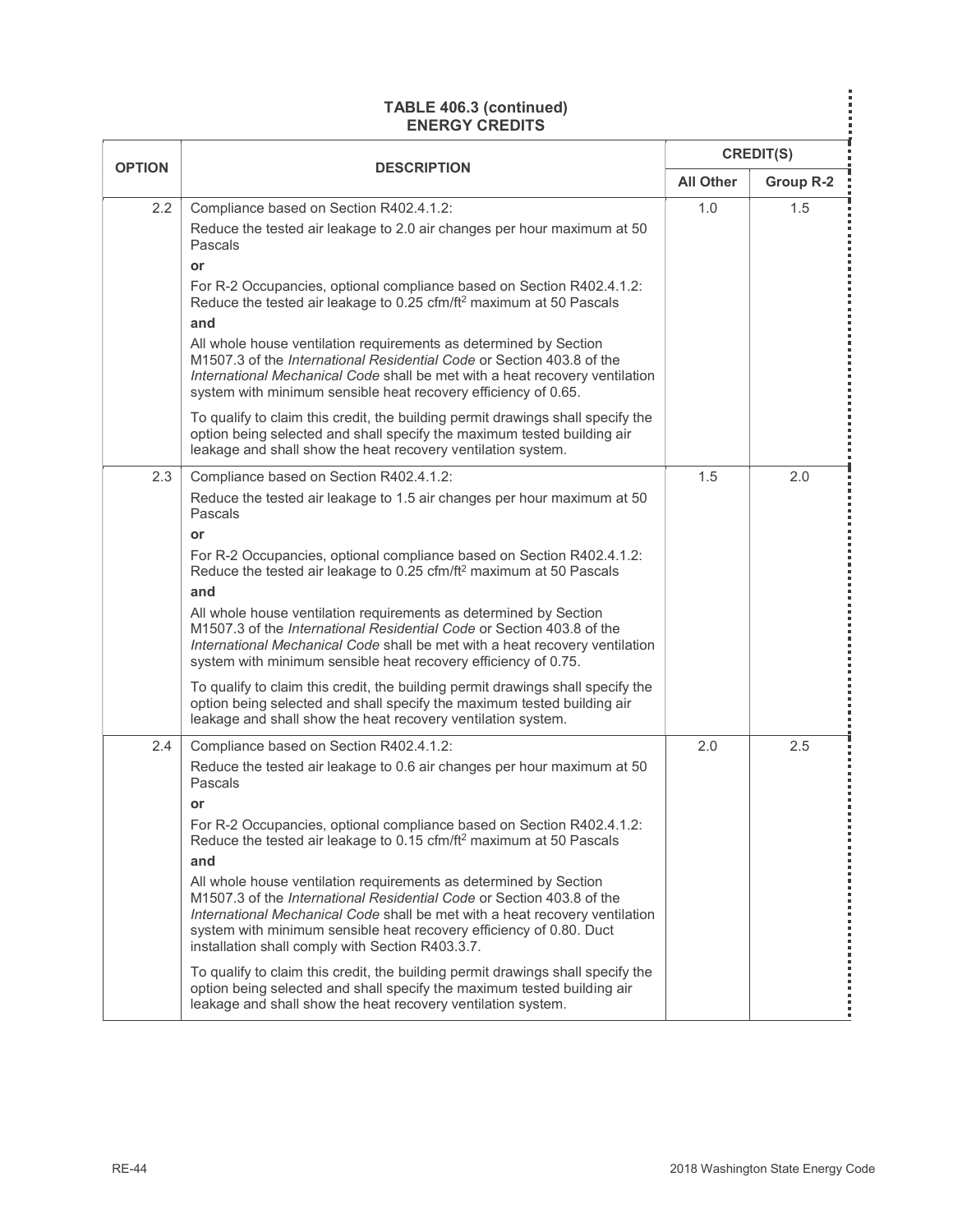|                  | <b>TABLE 406.3 (continued)</b><br><b>ENERGY CREDITS</b>                                                                                                                                                                                                                                     |                  |           |
|------------------|---------------------------------------------------------------------------------------------------------------------------------------------------------------------------------------------------------------------------------------------------------------------------------------------|------------------|-----------|
| <b>OPTION</b>    | <b>DESCRIPTION</b>                                                                                                                                                                                                                                                                          | <b>CREDIT(S)</b> |           |
|                  | 3. HIGH EFFICIENCY HVAC EQUIPMENT OPTIONS                                                                                                                                                                                                                                                   | <b>All Other</b> | Group R-2 |
|                  | Only one option from Items 3.1 through 3.6 may be selected in this category.                                                                                                                                                                                                                |                  |           |
| 3.1 <sup>a</sup> | Energy Star rated (U.S. North) Gas or propane furnace with minimum<br>AFUE of 95%<br>or                                                                                                                                                                                                     | 1.0              | 1.0       |
|                  | Energy Star rated (U.S. North) Gas or propane boiler with minimum AFUE<br>of 90%.                                                                                                                                                                                                           |                  |           |
|                  | To qualify to claim this credit, the building permit drawings shall specify the<br>option being selected and shall specify the heating equipment type and the<br>minimum equipment efficiency.                                                                                              |                  |           |
| 3.2 <sup>a</sup> | Air-source centrally ducted heat pump with minimum HSPF of 9.5.                                                                                                                                                                                                                             | 1.0              | N/A       |
|                  | To qualify to claim this credit, the building permit drawings shall specify the<br>option being selected and shall specify the heating equipment type and the<br>minimum equipment efficiency.                                                                                              |                  |           |
| 3.3 <sup>a</sup> | Closed-loop ground source heat pump; with a minimum COP of 3.3<br>or                                                                                                                                                                                                                        | 1.5              | 1.0       |
|                  | Open loop water source heat pump with a maximum pumping hydraulic<br>head of 150 feet and minimum COP of 3.6.<br>To qualify to claim this credit, the building permit drawings shall specify the                                                                                            |                  |           |
|                  | option being selected and shall specify the heating equipment type and the<br>minimum equipment efficiency.                                                                                                                                                                                 |                  |           |
| 3.4              | Ductless mini-split heat pump system, zonal control: In homes where the<br>primary space heating system is zonal electric heating, a ductless mini-split<br>heat pump system with a minimum HSPF of 10.0 shall be installed and<br>provide heating to the largest zone of the housing unit. | 1.5              | 2.0       |
|                  | To qualify to claim this credit, the building permit drawings shall specify the<br>option being selected and shall specify the heating equipment type and the<br>minimum equipment efficiency.                                                                                              |                  |           |
| 3.5 <sup>a</sup> | Air-source, centrally ducted heat pump with minimum HSPF of 11.0.<br>To qualify to claim this credit, the building permit drawings shall specify the<br>option being selected and shall specify the heating equipment type and the<br>minimum equipment efficiency.                         | 1.5              | N/A       |
| 3.6 <sup>a</sup> | Ductless split system heat pumps with no electric resistance heating in the<br>primary living areas. A ductless heat pump system with a minimum HSPF<br>of 10 shall be sized and installed to provide heat to entire dwelling unit at<br>the design outdoor air temperature.                | 2.0              | $3.0\,$   |
|                  | To qualify to claim this credit, the building permit drawings shall specify the<br>option being selected, the heated floor area calculation, the heating<br>equipment type(s), the minimum equipment efficiency, and total installed<br>heat capacity (by equipment type).                  |                  |           |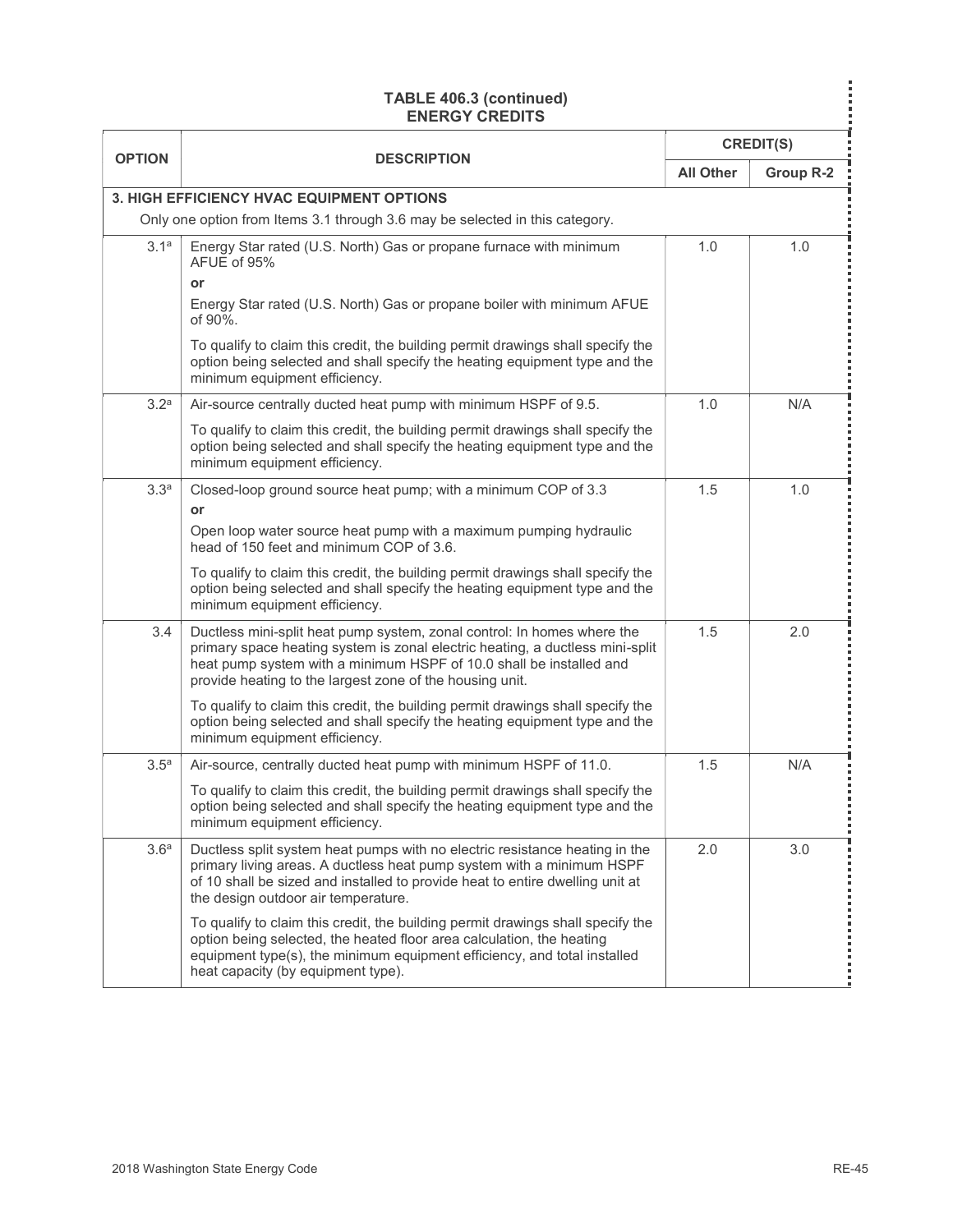| <b>CREDIT(S)</b><br><b>OPTION</b><br><b>DESCRIPTION</b><br><b>All Other</b><br>Group R-2<br>4. HIGH EFFICIENCY HVAC DISTRIBUTION SYSTEM OPTIONS<br>0.5<br>0.5<br>4.1<br>All supply and return ducts located in an unconditioned attic shall be<br>deeply buried in ceiling insulation in accordance with Section R403.3.7.<br>For mechanical equipment located outside the conditioned space, a<br>maximum of 10 linear feet of return duct and 5 linear feet of supply duct<br>connections to the equipment may be outside the deeply buried insulation.<br>All metallic ducts located outside the conditioned space must have both<br>transverse and longitudinal joints sealed with mastic. If flex ducts are used,<br>they cannot contain splices.<br>Duct leakage shall be limited to 3 cfm per 100 square feet of conditioned<br>floor area.<br>Air handler(s) shall be located within the conditioned space.<br>1.0<br>N/A<br>4.2<br>HVAC equipment and associated duct system(s) installation shall comply<br>with the requirements of Section R403.3.7.<br>Locating system components in conditioned crawl spaces is not permitted<br>under this option.<br>Electric resistance heat and ductless heat pumps are not permitted under<br>this option.<br>Direct combustion heating equipment with AFUE less than 80% is not<br>permitted under this option.<br>To qualify to claim this credit, the building permit drawings shall specify the<br>option being selected and shall specify the heating equipment type and<br>shall show the location of the heating and cooling equipment and all the<br>ductwork.<br><b>5. EFFICIENT WATER HEATING OPTIONS</b><br>Only one option from Items 5.2 through 5.6 may be selected in this category. Item 5.1 may be combined with any<br>option.<br>A drain water heat recovery unit(s) shall be installed, which captures waste<br>0.5<br>0.5<br>5.1<br>water heat from all and only the showers, and has a minimum efficiency of<br>40% if installed for equal flow or a minimum efficiency of 54% if installed<br>for unequal flow. Such units shall be rated in accordance with CSA B55.1 |
|--------------------------------------------------------------------------------------------------------------------------------------------------------------------------------------------------------------------------------------------------------------------------------------------------------------------------------------------------------------------------------------------------------------------------------------------------------------------------------------------------------------------------------------------------------------------------------------------------------------------------------------------------------------------------------------------------------------------------------------------------------------------------------------------------------------------------------------------------------------------------------------------------------------------------------------------------------------------------------------------------------------------------------------------------------------------------------------------------------------------------------------------------------------------------------------------------------------------------------------------------------------------------------------------------------------------------------------------------------------------------------------------------------------------------------------------------------------------------------------------------------------------------------------------------------------------------------------------------------------------------------------------------------------------------------------------------------------------------------------------------------------------------------------------------------------------------------------------------------------------------------------------------------------------------------------------------------------------------------------------------------------------------------------------------------------------------------------------------------------------------------------------------|
|                                                                                                                                                                                                                                                                                                                                                                                                                                                                                                                                                                                                                                                                                                                                                                                                                                                                                                                                                                                                                                                                                                                                                                                                                                                                                                                                                                                                                                                                                                                                                                                                                                                                                                                                                                                                                                                                                                                                                                                                                                                                                                                                                  |
|                                                                                                                                                                                                                                                                                                                                                                                                                                                                                                                                                                                                                                                                                                                                                                                                                                                                                                                                                                                                                                                                                                                                                                                                                                                                                                                                                                                                                                                                                                                                                                                                                                                                                                                                                                                                                                                                                                                                                                                                                                                                                                                                                  |
|                                                                                                                                                                                                                                                                                                                                                                                                                                                                                                                                                                                                                                                                                                                                                                                                                                                                                                                                                                                                                                                                                                                                                                                                                                                                                                                                                                                                                                                                                                                                                                                                                                                                                                                                                                                                                                                                                                                                                                                                                                                                                                                                                  |
|                                                                                                                                                                                                                                                                                                                                                                                                                                                                                                                                                                                                                                                                                                                                                                                                                                                                                                                                                                                                                                                                                                                                                                                                                                                                                                                                                                                                                                                                                                                                                                                                                                                                                                                                                                                                                                                                                                                                                                                                                                                                                                                                                  |
|                                                                                                                                                                                                                                                                                                                                                                                                                                                                                                                                                                                                                                                                                                                                                                                                                                                                                                                                                                                                                                                                                                                                                                                                                                                                                                                                                                                                                                                                                                                                                                                                                                                                                                                                                                                                                                                                                                                                                                                                                                                                                                                                                  |
|                                                                                                                                                                                                                                                                                                                                                                                                                                                                                                                                                                                                                                                                                                                                                                                                                                                                                                                                                                                                                                                                                                                                                                                                                                                                                                                                                                                                                                                                                                                                                                                                                                                                                                                                                                                                                                                                                                                                                                                                                                                                                                                                                  |
|                                                                                                                                                                                                                                                                                                                                                                                                                                                                                                                                                                                                                                                                                                                                                                                                                                                                                                                                                                                                                                                                                                                                                                                                                                                                                                                                                                                                                                                                                                                                                                                                                                                                                                                                                                                                                                                                                                                                                                                                                                                                                                                                                  |
|                                                                                                                                                                                                                                                                                                                                                                                                                                                                                                                                                                                                                                                                                                                                                                                                                                                                                                                                                                                                                                                                                                                                                                                                                                                                                                                                                                                                                                                                                                                                                                                                                                                                                                                                                                                                                                                                                                                                                                                                                                                                                                                                                  |
|                                                                                                                                                                                                                                                                                                                                                                                                                                                                                                                                                                                                                                                                                                                                                                                                                                                                                                                                                                                                                                                                                                                                                                                                                                                                                                                                                                                                                                                                                                                                                                                                                                                                                                                                                                                                                                                                                                                                                                                                                                                                                                                                                  |
|                                                                                                                                                                                                                                                                                                                                                                                                                                                                                                                                                                                                                                                                                                                                                                                                                                                                                                                                                                                                                                                                                                                                                                                                                                                                                                                                                                                                                                                                                                                                                                                                                                                                                                                                                                                                                                                                                                                                                                                                                                                                                                                                                  |
|                                                                                                                                                                                                                                                                                                                                                                                                                                                                                                                                                                                                                                                                                                                                                                                                                                                                                                                                                                                                                                                                                                                                                                                                                                                                                                                                                                                                                                                                                                                                                                                                                                                                                                                                                                                                                                                                                                                                                                                                                                                                                                                                                  |
| or IAPMO IGC 346-2017 and be so labeled.                                                                                                                                                                                                                                                                                                                                                                                                                                                                                                                                                                                                                                                                                                                                                                                                                                                                                                                                                                                                                                                                                                                                                                                                                                                                                                                                                                                                                                                                                                                                                                                                                                                                                                                                                                                                                                                                                                                                                                                                                                                                                                         |
| To qualify to claim this credit, the building permit drawings shall include a<br>plumbing diagram that specifies the drain water heat recovery units and<br>the plumbing layout needed to install it. Labels or other documentation<br>shall be provided that demonstrates that the unit complies with the<br>standard.                                                                                                                                                                                                                                                                                                                                                                                                                                                                                                                                                                                                                                                                                                                                                                                                                                                                                                                                                                                                                                                                                                                                                                                                                                                                                                                                                                                                                                                                                                                                                                                                                                                                                                                                                                                                                          |
| Water heating system shall include one of the following:<br>0.5<br>0.5<br>5.2<br>Energy Star rated gas or propane water heater with a minimum UEF of                                                                                                                                                                                                                                                                                                                                                                                                                                                                                                                                                                                                                                                                                                                                                                                                                                                                                                                                                                                                                                                                                                                                                                                                                                                                                                                                                                                                                                                                                                                                                                                                                                                                                                                                                                                                                                                                                                                                                                                             |
| 0.80.<br>To qualify to claim this credit, the building permit drawings shall specify the<br>option being selected and shall specify the water heater equipment type                                                                                                                                                                                                                                                                                                                                                                                                                                                                                                                                                                                                                                                                                                                                                                                                                                                                                                                                                                                                                                                                                                                                                                                                                                                                                                                                                                                                                                                                                                                                                                                                                                                                                                                                                                                                                                                                                                                                                                              |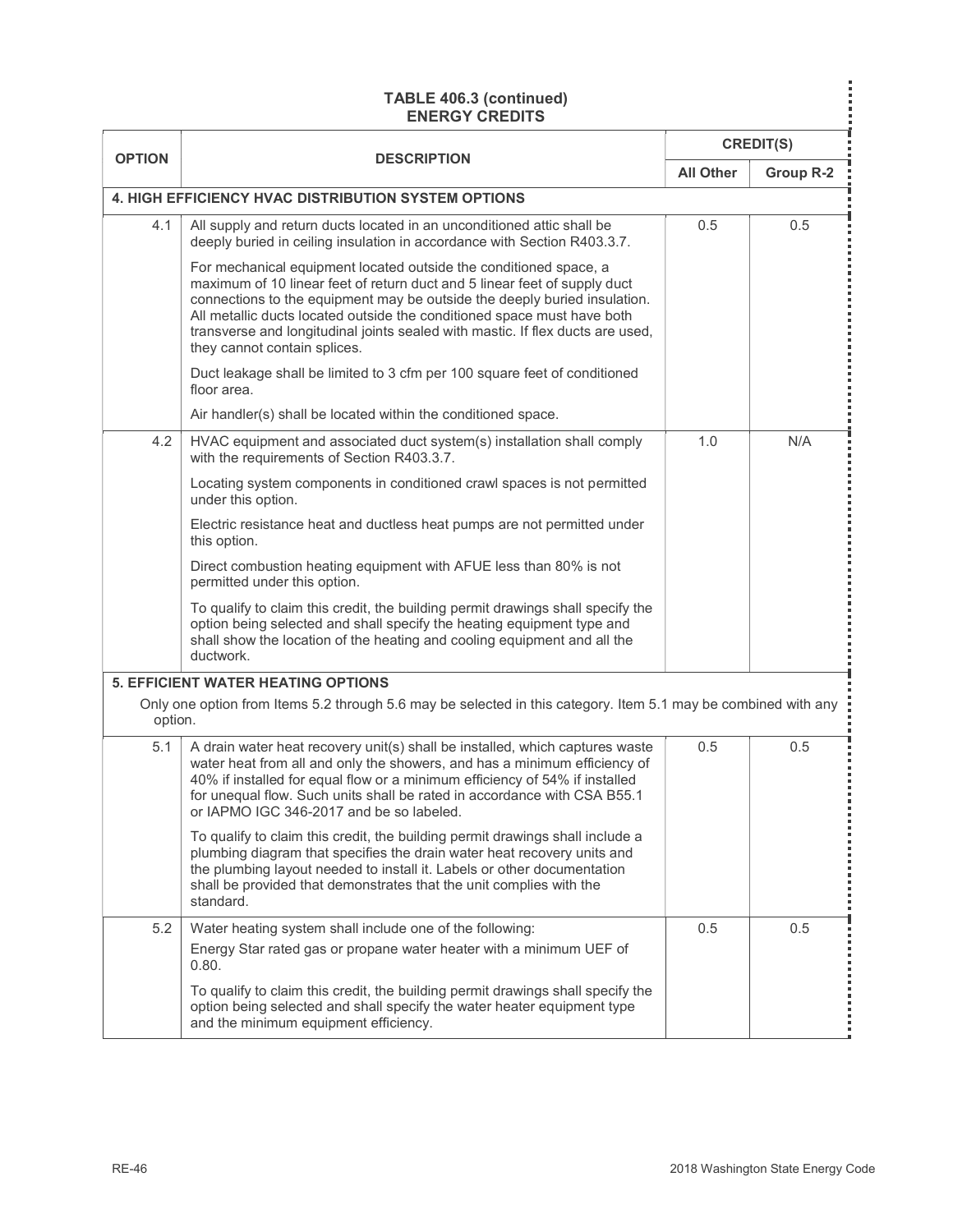|               | TABLE 406.3 (continued)<br><b>ENERGY CREDITS</b>                                                                                                                                                                                                                                                                                                                   |                  |                  |
|---------------|--------------------------------------------------------------------------------------------------------------------------------------------------------------------------------------------------------------------------------------------------------------------------------------------------------------------------------------------------------------------|------------------|------------------|
| <b>OPTION</b> | <b>DESCRIPTION</b>                                                                                                                                                                                                                                                                                                                                                 |                  | <b>CREDIT(S)</b> |
|               |                                                                                                                                                                                                                                                                                                                                                                    | <b>All Other</b> | Group R-2        |
| 5.3           | Water heating system shall include one of the following:<br>Energy Star rated gas or propane water heater with a minimum UEF of<br>0.91<br>or<br>Solar water heating supplementing a minimum standard water heater.                                                                                                                                                | 1.0              | 1.0              |
|               | Solar water heating will provide a rated minimum savings of 85 therms or<br>2000 kWh based on the Solar Rating and Certification Corporation (SRCC)<br>Annual Performance of OG-300 Certified Solar Water Heating Systems<br>or<br>Water heater heated by ground source heat pump meeting the                                                                      |                  |                  |
|               | requirements of Option 3.3.                                                                                                                                                                                                                                                                                                                                        |                  |                  |
|               | To qualify to claim this credit, the building permit drawings shall specify the<br>option being selected and shall specify the water heater equipment type<br>and the minimum equipment efficiency and, for solar water heating<br>systems, the calculation of the minimum energy savings.                                                                         |                  |                  |
| 5.4           | Water heating system shall include one of the following:<br>Electric heat pump water heater meeting the standards for Tier I of NEEA's<br>advanced water heating specification<br>or                                                                                                                                                                               | 1.5              | 2.0              |
|               | For R-2 Occupancy, electric heat pump water heater(s), meeting the<br>standards for Tier I of NEEA's advanced water heating specification, shall<br>supply domestic hot water to all units. If one water heater is serving more<br>than one dwelling unit, all hot water supply and recirculation piping shall be<br>insulated with R-8 minimum pipe insulation.   |                  |                  |
|               | To qualify to claim this credit, the building permit drawings shall specify the<br>option being selected and shall specify the water heater equipment type<br>and the minimum equipment efficiency.                                                                                                                                                                |                  |                  |
| 5.5           | Water heating system shall include one of the following:<br>Electric heat pump water heater meeting the standards for Tier III of<br>NEEA's advanced water heating specification<br>or                                                                                                                                                                             | 2.0              | 2.5              |
|               | For R-2 Occupancy, electric heat pump water heater(s), meeting the<br>standards for Tier III of NEEA's advanced water heating specification, shall<br>supply domestic hot water to all units. If one water heater is serving more<br>than one dwelling unit, all hot water supply and recirculation piping shall be<br>insulated with R-8 minimum pipe insulation. |                  |                  |
|               | To qualify to claim this credit, the building permit drawings shall specify the<br>option being selected and shall specify the water heater equipment type<br>and the minimum equipment efficiency.                                                                                                                                                                |                  |                  |